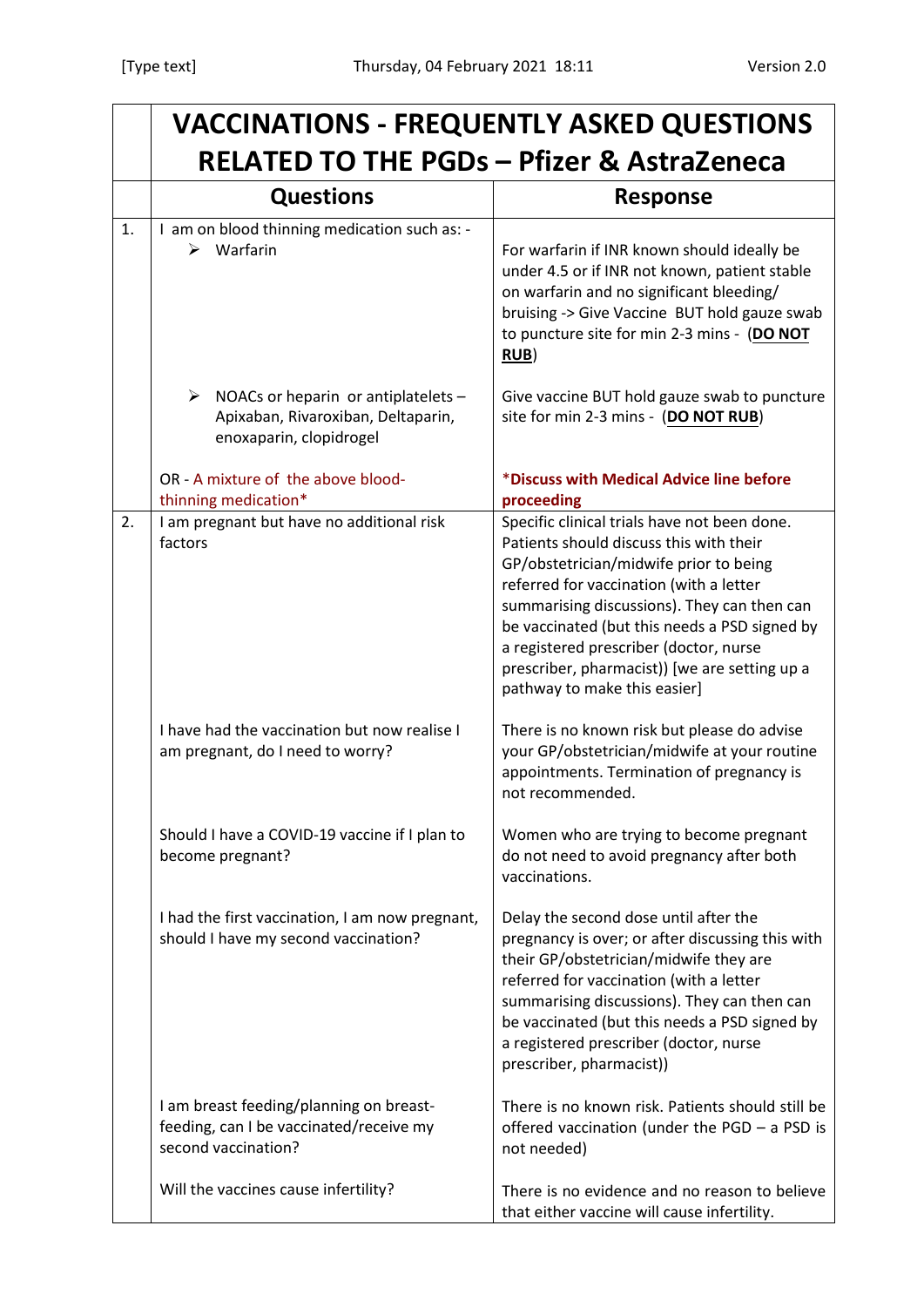|    | [Type text]<br>Thursday, 04 February 2021 18:11                        | Version 2.0                                                                              |
|----|------------------------------------------------------------------------|------------------------------------------------------------------------------------------|
| 3. | Can I have the vaccine if I am allergic /                              |                                                                                          |
|    | Anaphylaxis to                                                         |                                                                                          |
|    | $\triangleright$ A drug – ie Penicillin                                | Yes proceed with vaccination<br>➤                                                        |
|    | A group of Drugs<br>➤                                                  | Yes proceed with vaccination (either)<br>➤                                               |
|    | Insect bites / stings<br>➤                                             | Yes proceed with vaccination<br>➤                                                        |
|    | Food substances<br>➤                                                   | Yes proceed with vaccination<br>➤                                                        |
|    | Metals<br>➤                                                            | Yes proceed with vaccination<br>➤                                                        |
|    | Xray Contrast<br>➤                                                     | Yes proceed with vaccination<br>➤                                                        |
|    | Other non-Covid vaccinations :-eg-Flu<br>≻                             | Yes proceed with vaccination<br>➤                                                        |
|    |                                                                        | Observe Patient for a minimum additional 15                                              |
|    |                                                                        | mins                                                                                     |
|    |                                                                        | (Minimum 30 mins for Pfizer, Minimum 15                                                  |
|    |                                                                        | mins for AstraZeneca)                                                                    |
|    |                                                                        |                                                                                          |
|    | ➤<br>** Polyethylene Glycol - PEG (used in                             | ** The Pfizer Vaccine does contain PEG,                                                  |
|    | bowel prep (eg macrogol))                                              | therefore avoid this specific vaccine.                                                   |
|    |                                                                        | AstraZeneca does not contain PEG, therefore                                              |
|    |                                                                        | patients who may be known to have an                                                     |
|    |                                                                        | allergy specific to PEG should be referred for                                           |
|    |                                                                        | the AstraZeneca vaccine instead, which is safe                                           |
|    |                                                                        | for them to receive.                                                                     |
|    |                                                                        |                                                                                          |
|    |                                                                        |                                                                                          |
|    |                                                                        | Some patients are particularly anxious about                                             |
|    |                                                                        | anaphylaxis and may wish to have                                                         |
|    |                                                                        | Astrazeneca vaccine - this can be arranged at                                            |
|    |                                                                        | the mass vaccination centres (eg Millennium                                              |
|    |                                                                        | Point. High risk anaphylaxis patients being                                              |
|    |                                                                        | vaccinated at hospital (usually QE ITM Mon -                                             |
|    |                                                                        | Fri), will usually receive Pfizer                                                        |
| 4. | Can I have the vaccine if I have had an                                | Refer patient for the AstraZeneca vaccine                                                |
|    | anaphylactic reaction to an unknown trigger?                           | and patient must wait 30 mins post vaccine                                               |
|    |                                                                        |                                                                                          |
|    | What if multiple unrelated severe reactions?                           | These high risk anaphylaxis patients may be                                              |
|    |                                                                        | vaccinated at hospital - will usually receive<br>Pfizer.                                 |
| 5. | Can I have the 2 <sup>nd</sup> dose of vaccine if I have had           | Do not give, refer to Medical Advice                                                     |
|    | an Anaphylactic or Anaphylactoid response to                           | Line &/or immunologists.                                                                 |
|    | the previous Covid vaccination?                                        |                                                                                          |
|    |                                                                        |                                                                                          |
|    | Can I have the 2 <sup>nd</sup> dose of vaccine if I fainted            | Yes but observe for 15-30mins                                                            |
|    | or had a reaction to the previous vaccination?                         | after vaccination.                                                                       |
| 6. | What should I do if I have a letter from a GP                          | <b>Refer to Medical Advice Line</b>                                                      |
|    | advising never to have any other vaccines?                             |                                                                                          |
| 7. | What if I have had another vaccination within                          | Do not give any Covid Vaccine - Request                                                  |
|    | the last 7 days?                                                       | patient rebooks appointment once the 7 day                                               |
|    |                                                                        | period has passed - also inform patient to                                               |
|    |                                                                        | refrain from having any other vaccines                                                   |
|    |                                                                        | between 1 <sup>st</sup> and 2 <sup>nd</sup> dose of Covid vaccine                        |
|    |                                                                        |                                                                                          |
| 8. |                                                                        | once they do receive it.                                                                 |
|    | How long after having Coronavirus infection<br>can I have the vaccine? | A minimum of 28 days from the start of the<br>illness /significant symptoms. If severely |
|    |                                                                        |                                                                                          |
|    |                                                                        | unwell, recommend patient allows a minimum                                               |
|    |                                                                        | of 28 days from start of recovery                                                        |
| 9. | How long after a positive COVID test can I                             | Some patients may continue to have a positive                                            |
|    | have the vaccination?                                                  | test after recovering from covid infection,                                              |